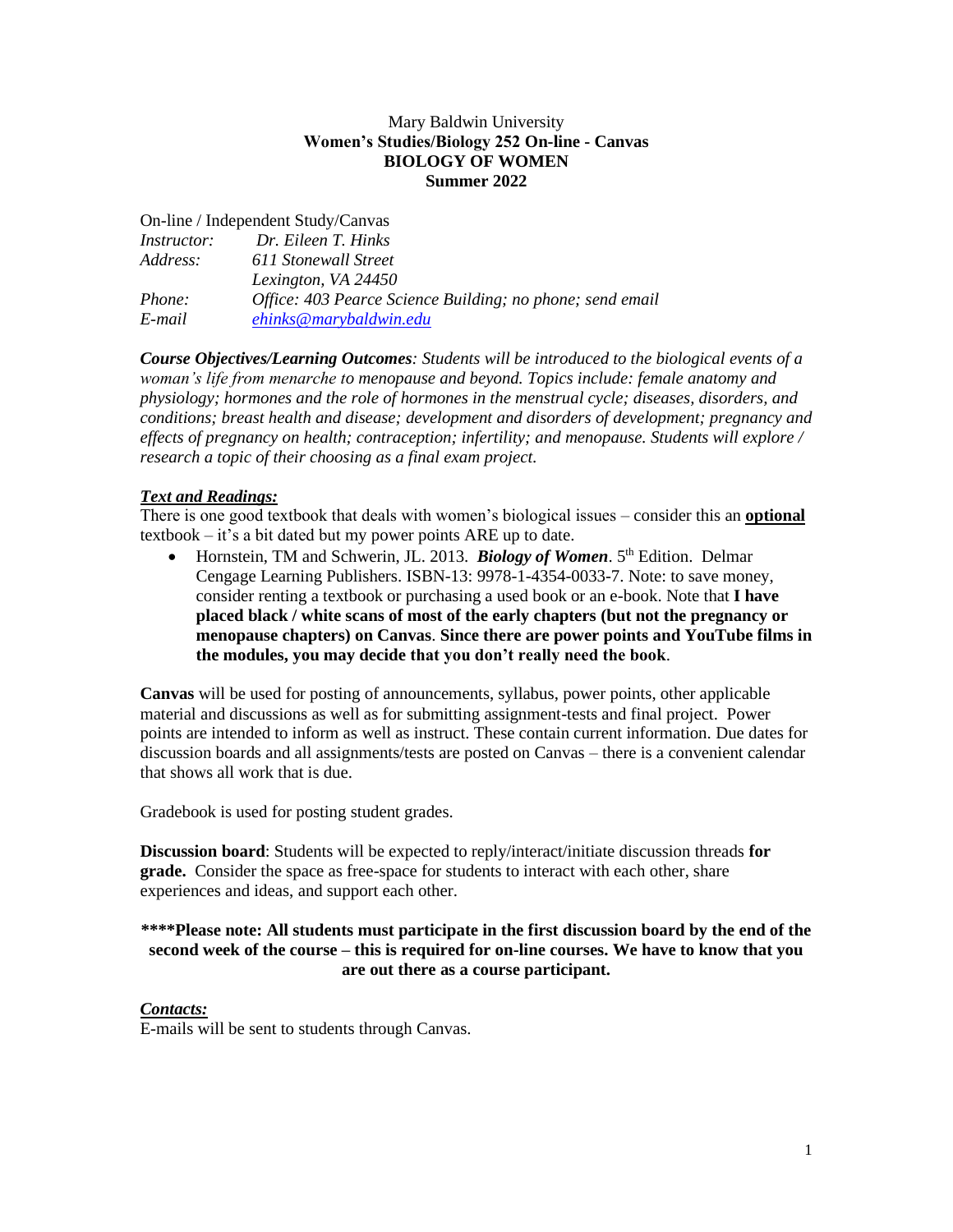#### *Final Grades Breakdown:*

| Three test / assignments   | 60%                                                                                 |
|----------------------------|-------------------------------------------------------------------------------------|
|                            | Final exam = research project $30\%$ (of this, written report 70%, power point 30%) |
| Discussion / participation | 10%                                                                                 |

#### **\*\*\*\*Students must do the final exam (research project) in order to pass the course.**

#### *Due Dates for Work:*

**Due dates are included in the topics outline** (in this syllabus) and are posted on Canvas. Occasional reminders will be sent to students when assignments, discussions, etc. are due – these are "gentle reminders".

Any due dates set by Canvas will generally not be changed to accommodate individual students unless there are extenuating circumstances. **Let me know by email if you are having a problem with a due date.**

#### *Work for Grade:*

## **Test/Assignments:**

**Test / assignments are open book and are posted on Canvas**. I suggest that you review the power points and assigned chapters BEFORE you work on the test / assignments so you'll be better prepared to search for any topics you may need help with. Test / assignments will include multiple choice and essay responses. Since the test / assignment is open book/note, I expect comprehensive, reflective, and detailed responses. YouTube reviews must be comprehensive and include video URL and why chosen – strengths, potential audience(s), etc.

#### **Final Exam Project – REQUIRED to pass course**

#### **Final exam project is a research project – written report + power point and submitted to Canvas.**

Exam/Project will consist of researching a **specific aspect of a woman's (or men's) health / disease topic that interests you** – prepare a written report (5 to 7 pages, double-spaced, 12 font, standard margins; the length does NOT include your reference page) PLUS a power point to accompany the written project. Ideas for topics can come from the textbook or based on a women's or men's health / medical / basic biology issue of interest. Run your topic by me (as a **required assignment**) so that I can approve it before you get started. The book has lots of ideas but you may have a specific interest that you would like to explore in depth.

#### **A total of at least three references will be required: Choose one to two from here:**

- **Reliable internet sources of information** with **dot.org** or **dot.gov** URLs (includes [www.cdc.gov](http://www.cdc.gov/) ); eg,
	- o **CDC publications**: se[e www.cdc.gov](http://www.cdc.gov/) main page for links to available journals related to infectious diseases, case reports, chronic diseases or links to CDC information / data / publications
	- o **Mayo Clinic web site**  excellent source of medical information
	- o **NIH research sites**

#### **Choose at least one to two from here:**

• **A current journal article** (an **original and peer-reviewed research** article) **from a peer-reviewed medical / scientific journal** (eg, New England Journal of Medicine, Journal of the American Medical Association, Lancet, or other journals related to your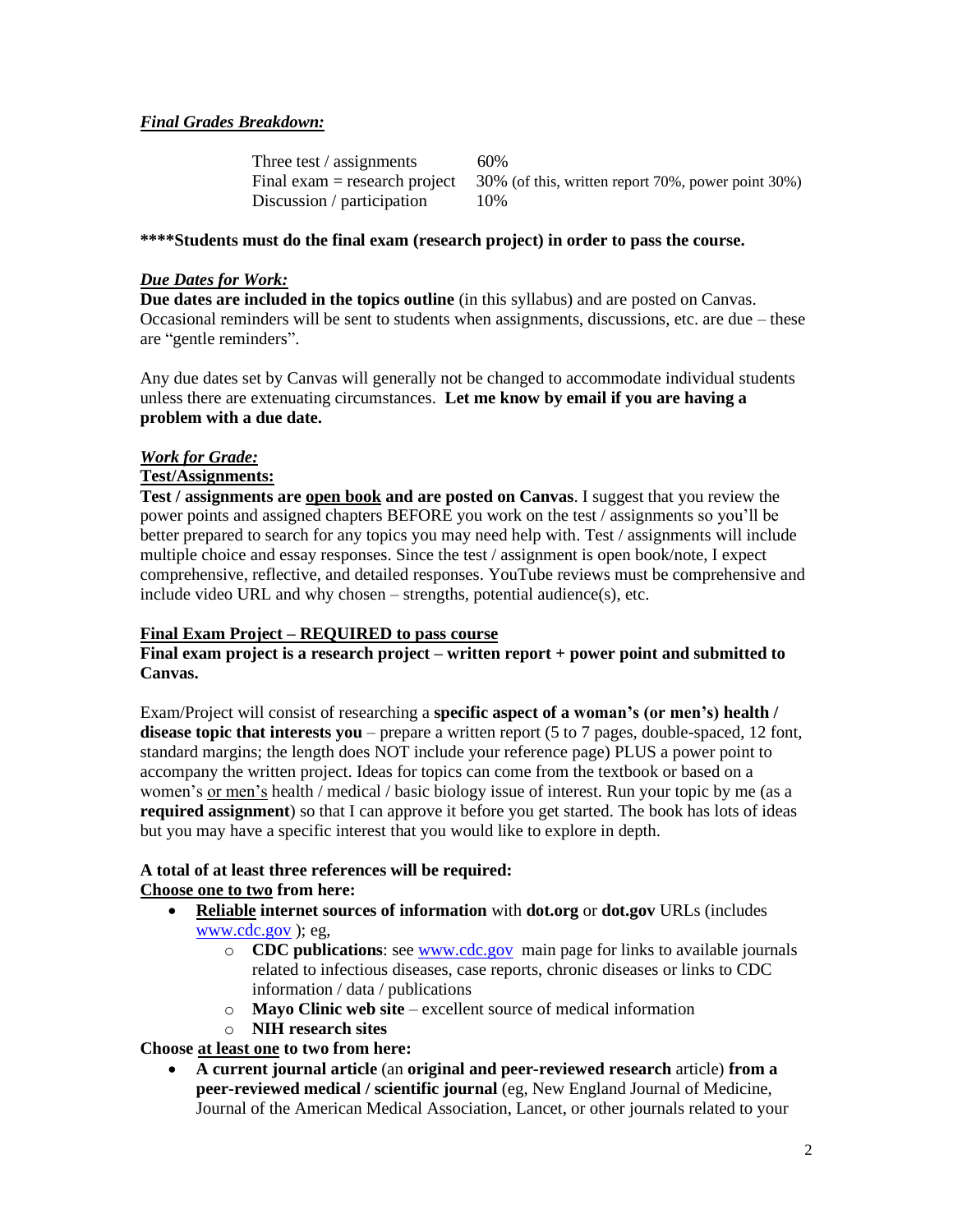topic; eg, internal medicine, psychiatry, OB/GYNE, reproductive endocrinology, sexual health, sociology / social work, psychology, nursing, etc.) – you can 'google search' 'journals related to \_\_\_\_\_' and find a peer-reviewed and scholarly journal or two. Find research articles from any of these journals – try to stay within the last 2 year period to stay current. **Choose at least one article that represents a current area of research in your chosen topic**. Check out any of these journals for topics or ideas. **Choose scholarly and available full-text articles** to avoid interlibrary loan delays. Full text articles are often available in medical journals or would be available through MBU library services. **You may also use reliable, peer-reviewed journals for topics related to social work or law.**

• Editorials or medical perspectives, review articles, and case studies can enrich your research – these should not substitute for the current basic research article.

#### **You may use the following as additional resources (as long as your main three sources are from the above categories):**

• **Other reference(s) that address your topic** – YouTube, Nightline, 20/20, Frontline, or other film sources; magazine articles, etc. These are considered 'gray literature'; ie, not peer-reviewed/scholarly sources. They can enrich your research if used appropriately. Avoid conspiracy theories and pseudoscience unless you are using these as examples of unfounded theories/ideas.

#### **Written Report:**

**You don't need to use a cover page** – start your paper on page one with title, your name, date submitted on top of first page of document. You may include illustrations, diagrams, graphs, tables, photos, videos, etc. in your document. If you do so you must discuss them – don't just put them in there expecting your reader to interpret for you.

Your paper must include an introduction and a reason why you chose the topic. **You should divide your paper up into sections with headings / subheadings – this helps with organization**. **One section can be devoted to current research pertaining to your topic**. Explain who the researchers are and what they are doing. Research may be in the area of mechanisms, diagnosis, treatment, etc.

Be sure to include an overall discussion/conclusions section. You can include 'what did I learn', 'what would I like to research further', 'where do we go from here' – whatever your thoughts are.

Avoid use of 'you' and 'your' in professional writing (includes power point).

**Format for citations of sources and bibliography (references):** you may use MLA, APA, Chicago-Turabian, or CSE citation methods (I am flexible on this as long as you use a consistent method). Consult the reference librarian at MBC if you have questions related to these citation methods (I am not an expert on these methodologies). **You must use citations and sources within the written report** (endnotes, footnotes, bottom notes, within-parenthesis sources, etc. whatever fits your chosen favorite).

On your reference page, include URLs if applicable. For articles (even if there's a URL, you **must include author(s), year of publication, full title of article, full name of journal (no abbreviations), volume #, pages covered (eg, 234-242). Do not use EBSCO links – I can't access those.**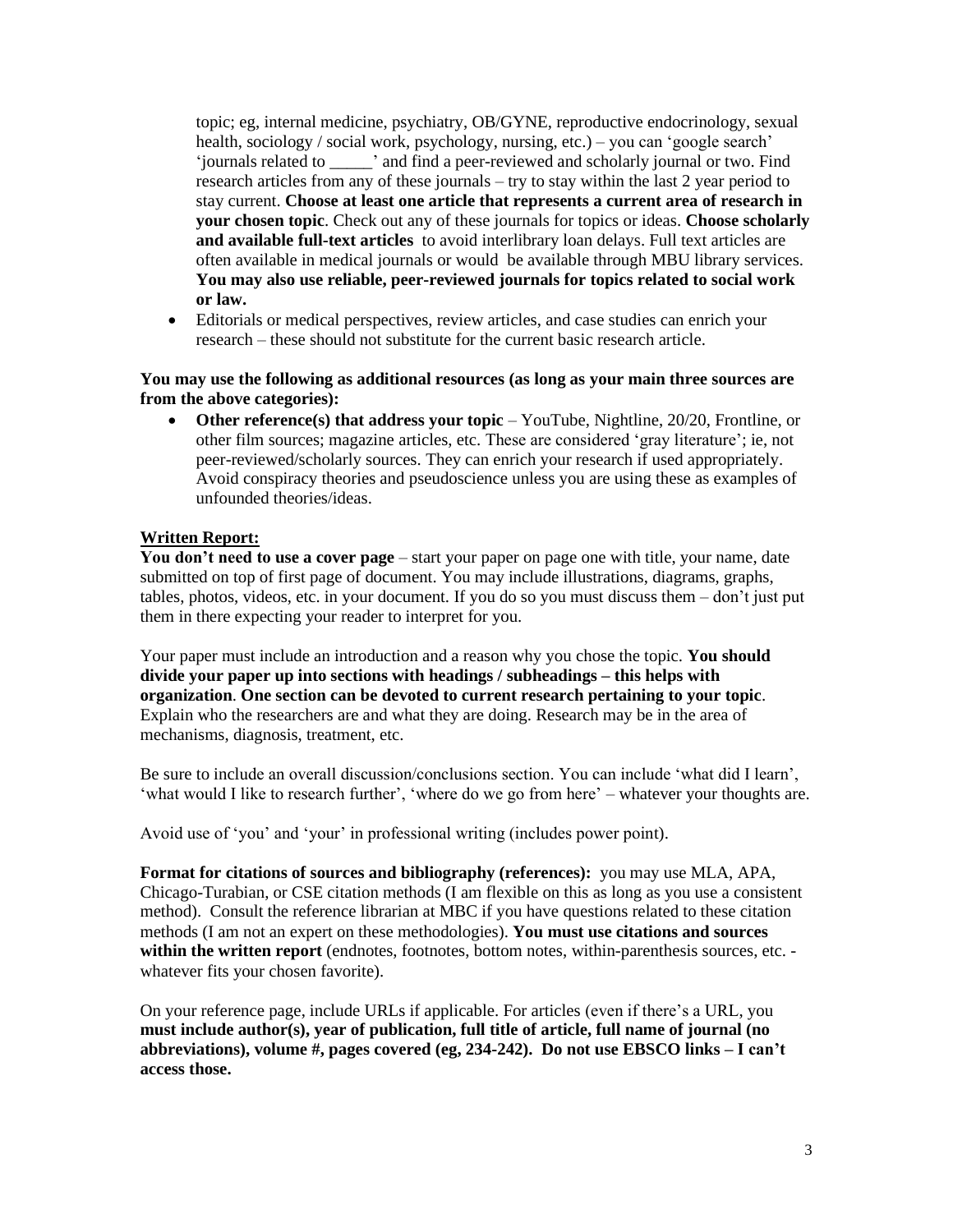**You may be creative** and include films, pamphlets, newsletters, or other patient-information literature, etc. if you think that this might enhance your project. However, this cannot substitute for the written report with associated guidelines.

Make sure that you edit your work before submitting. Check the guidelines to make sure you have covered your bases.

**Submit paper to Canvas (must be doc or dox only).** Do not use google docs or pdf.

#### **Power point:**

**Power point** should contain no more than 12 to 14 slides **including title slide and final reference** slide. Your power point should be visible at the back of a pretend large classroom. Editing of slides is critical. **Avoid packing a lot of information onto one slide**. **Avoid full sentences or paragraphs** since they tempt the presenter to read from the slide – **use outlines / bullets**. Be brief and to the point. Audiences dislike having to read lots of tiny print on a slide. Crazy custom animations are distracting and should be avoided. Avoid unusual color combinations and busy slides. It is better to have more slides and spread out the information vs. less slides that have too much information.

**Images should be used for visual variety and should be clear, not fuzzy** (if fuzzy when enlarged, find another image); images should be visible from the 'back of the room'. **Make sure that you check to see if the image is in fact what you searched for** (you will have to open up the link and make sure it is what you are looking for (eg, I have sometimes searched for a specific microorganism but the images that come up aren't always that organism!).

YouTube (or other) links to short films (less than 3 minutes) can be linked into your power point. Please do not use Prezi.

Edit your power point for font/case consistency and spelling, etc.

Your last slide should have your references.

**Submit to Canvas. Submit as ppt or pptx**. Do not use google docs or pdf.

#### **Grading of Final Exam/Project:**

**Grading** of written paper and power point will include writing (sentence structure and editing, spell-check), use of required and reliable sources (**links to full text articles must be provided so that I can access your references if necessary**), correct citation format, ability to communicate scientific information in a clear and accurate manner, scholarly treatment of the topic, and overall adherence to guidelines for the project.

Exam will be due by 'work-due' date (consult calendar).

#### *Requests for Extension (ET):*

Check on dates for extensions for semester in question. Extensions are at my discretion. If you are having difficulties during the session, it is a good idea to be in touch with your instructors on an on-going basis. If there are extenuating circumstances, instructors can grant extensions. There are deadlines for extensions so make sure you get your requests in on time. In general, only one ET is permitted.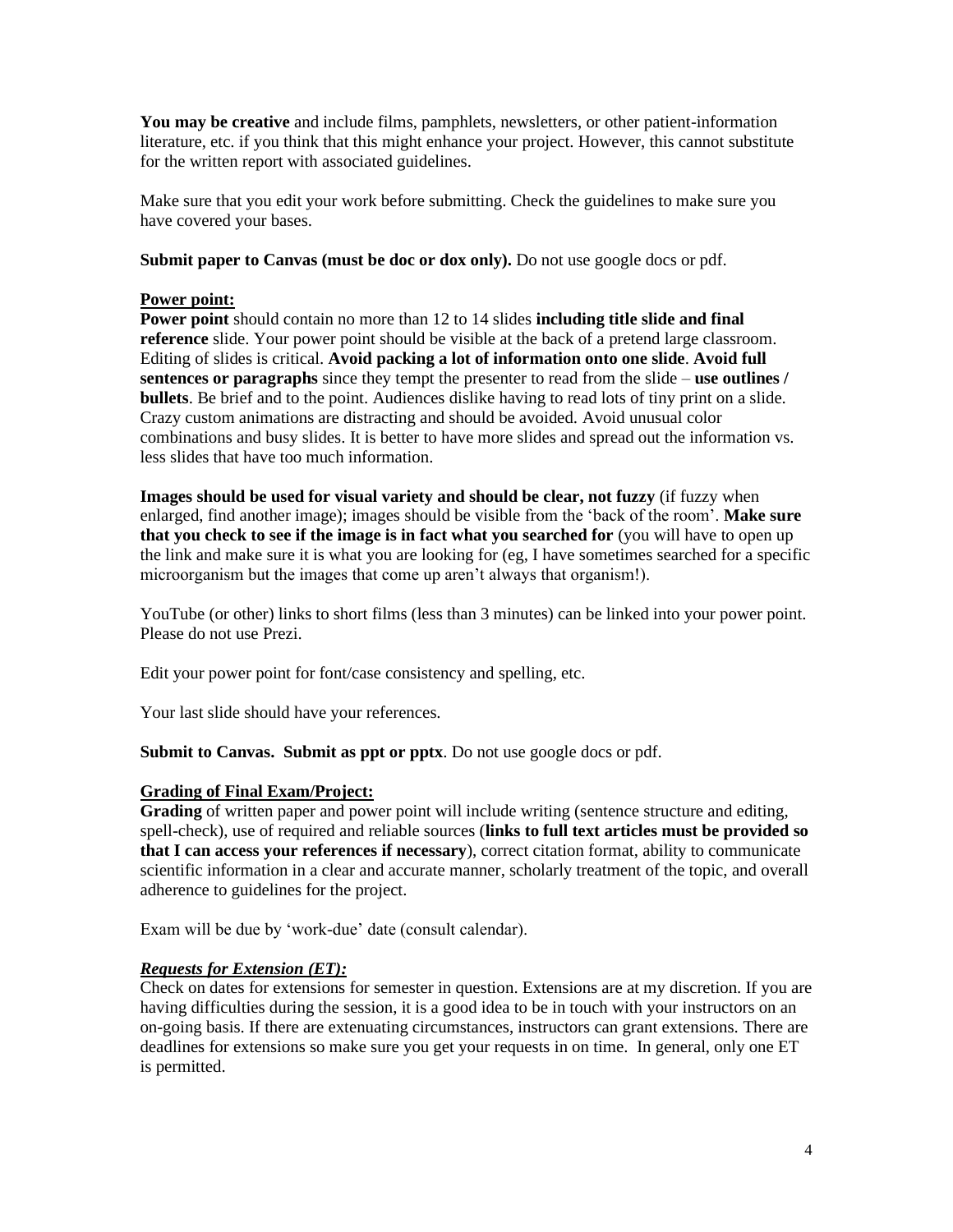#### *Honor Code:*

**MBU honor code must be adhered to. Plagiarism includes copying and pasting content from the Internet as well as copying sentences from journal articles or textbooks without proper citation.**

### *Schedule for Course Completion:*

**All students are responsible for adhering to deadlines regarding submission of work.**

# *Schedule of Topics*

**Notes: Week dates cover Monday through Sunday. Discussion due dates – refer to Canvas Open book is defined as anything in modules, including power points; and text (optional textbook)**

| <b>Topic / Power Points</b>                           | $Chapter(s) - text$                                    |
|-------------------------------------------------------|--------------------------------------------------------|
|                                                       | optional for reference                                 |
| Summer: session starts May 17 (ends August 19)        |                                                        |
|                                                       |                                                        |
| <b>Week 1 – May 17 – May 22</b>                       |                                                        |
| Why Biology of Women?                                 |                                                        |
| Power point: History of Women's Health Movement       |                                                        |
| DISCUSSION #1 (note: due BEFORE end of second         |                                                        |
| week – counts as attendance in course)                |                                                        |
| Week $1$ – continued – May $17$ – May $22$            | 3 (pelvic floor - pages                                |
| Power point: Skeletal Systems and Pelvic Floor - Male | $67-68$                                                |
| and Female                                            |                                                        |
|                                                       |                                                        |
|                                                       |                                                        |
| Week 2 – May 23 – May 29                              | 3                                                      |
| Reproductive anatomy – females and males              |                                                        |
| Power points: Reproductive System - Female (external  |                                                        |
| and internal); Reproductive System - Male             |                                                        |
|                                                       |                                                        |
| Week $3 - May 30 - June 5$                            | 2 (homeostasis and                                     |
| Reproductive cycle                                    | feedback loops - pages                                 |
| Power points: Hormones Simple; Menstrual Cycle        | 18-21; endocrine system                                |
|                                                       | $-$ pages 22 – 26; skeletal<br>system $-$ pages 27-31; |
|                                                       | urinary system - pages                                 |
|                                                       | $47-48$                                                |
|                                                       | 4 (pages 77-89)                                        |
| Week $4 -$ June $6 -$ June 12                         | 5                                                      |
| Menstruation and problems                             |                                                        |
| Power points-Menstruation - Conditions/Disorders      |                                                        |
|                                                       |                                                        |
| <b>DISCUSSION #2</b>                                  |                                                        |
| <b>Week 5 - June 13 - June 19</b>                     |                                                        |
|                                                       |                                                        |
| Test / Assignment #1 (chapters 1 through 5;           |                                                        |
| modules/power points) – on Canvas (open book)         |                                                        |
|                                                       |                                                        |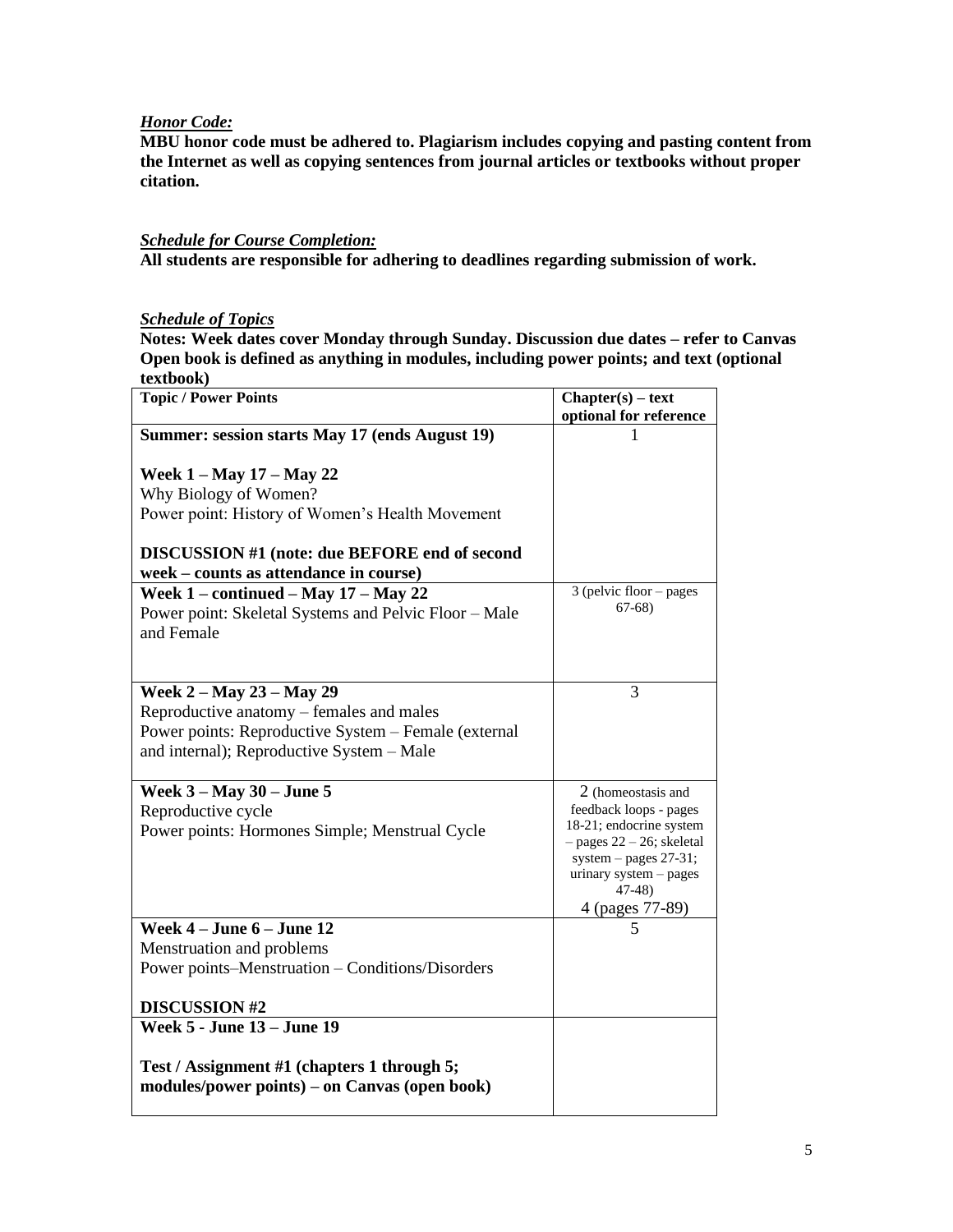| Due: on or before June 21                                    |                                           |
|--------------------------------------------------------------|-------------------------------------------|
| <b>Week 6 - June 20 - June 26</b>                            | 6, 8                                      |
| Reproductive tract infections                                |                                           |
| Cancers and other diseases of the female reproductive        |                                           |
| system                                                       |                                           |
| Power points – Conditions, Disorders, and Diseases –         |                                           |
| (three power points) Female Reproductive Tract               |                                           |
|                                                              |                                           |
| <b>DISCUSSION #3</b>                                         |                                           |
| Week $7 -$ June $27 -$ July 3                                | 7                                         |
| Breast health and diseases                                   |                                           |
| Power point – Breasts                                        |                                           |
|                                                              |                                           |
| <b>Assignment: Submit to Canvas:</b>                         |                                           |
| Think about topic for final project/exam approval;           |                                           |
| topic must be specific (eg, not just prostate cancer $-$ too |                                           |
| general; an example of a specific topic could be issues      |                                           |
| with screening or disparities in African-American            |                                           |
| males; another example – not just infertility but            |                                           |
| infertility and PCOS) – be as specific as you can            |                                           |
|                                                              |                                           |
| Due: July 5                                                  |                                           |
| Week $8 - July 4 - July 10$                                  | 10 (fertilization and                     |
| Genetics and fetal development                               | placenta - pages 228-                     |
| Power point - Development and Differences in Sexual          | 232; sex determination -                  |
| Development                                                  | pages 237-240;                            |
|                                                              | chromosomal disorders –<br>pages 241-244) |
|                                                              |                                           |
| Week 9 - July 11 - July 17                                   |                                           |
| Test / Assignment #2 (chapters 6 through 10;                 |                                           |
| modules/power points) – on Canvas (open book)                |                                           |
|                                                              |                                           |
| Due: on or before July 19                                    |                                           |
| Week 10 – July 18 – July 24                                  | 11, 12                                    |
| Pregnancy, labor, and delivery                               |                                           |
| Complications and medical interventions during               |                                           |
| pregnancy                                                    |                                           |
| Power points – Pregnancy                                     |                                           |
|                                                              |                                           |
|                                                              |                                           |
| Week 11 - July 25 - July 31                                  | 13                                        |
| Contraception and STI protection                             | Note: recommend that                      |
| Power point – Contraception / STI Protection                 | you start working on                      |
|                                                              | final project (find                       |
|                                                              | references, make                          |
|                                                              | outline, organize                         |
| <b>DISCUSSION #4</b>                                         | thoughts - review<br>guidelines syllabus) |
|                                                              |                                           |
|                                                              |                                           |